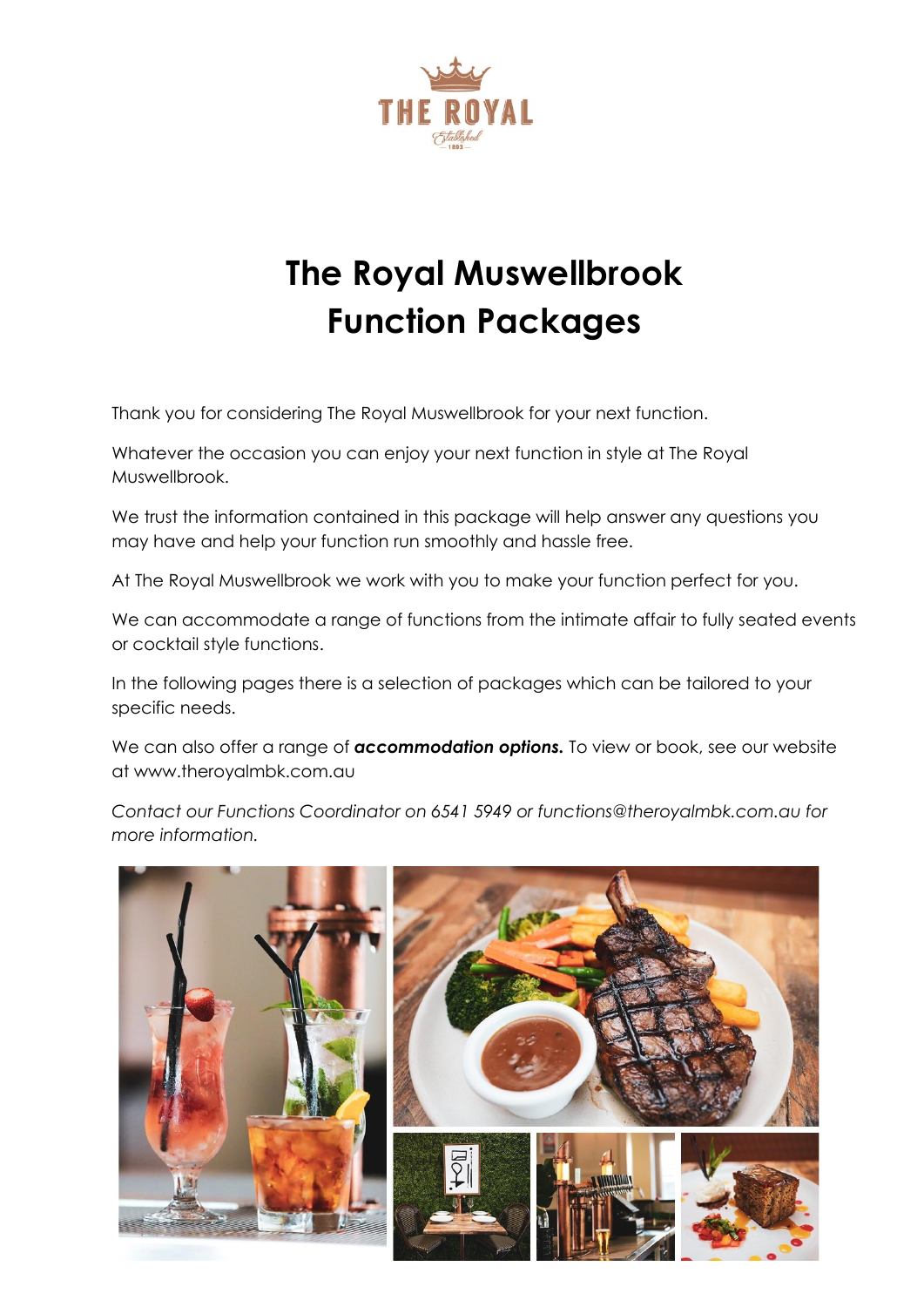

## **Set Menus**

□ 2 Courses \$40 per person *Please choose TWO (one entrée & one main OR one main & one dessert)*

#### **Entrée**

- G Grilled halloumi w/ chorizo & baba ghanoush
- Chef's choice arancini w/ napolitana sauce & pecorino cheese
- Grilled Mediterranean lamb skewers w/ tzatziki & pomegranate
- Crumbed calamari rings w/ salad & tartare

#### **Mains**

- Chicken breast w/ roast potatoes, seasonal vegetables & creamy garlic sauce
- **D** Chicken schnitzel w/ chips, salad & gravy
- **J** 300gm rump w/ mash, seasonal vegetables & gravy
- **D** Lasagne & salad

#### **Dessert**

- Various slices w/ vanilla bean ice cream
	- **n** Chocolate mousse
	- □ Raspberry, white chocolate & lime
	- $\Box$  Mango, passionfruit cheesecake
	- **D** Apple crumble

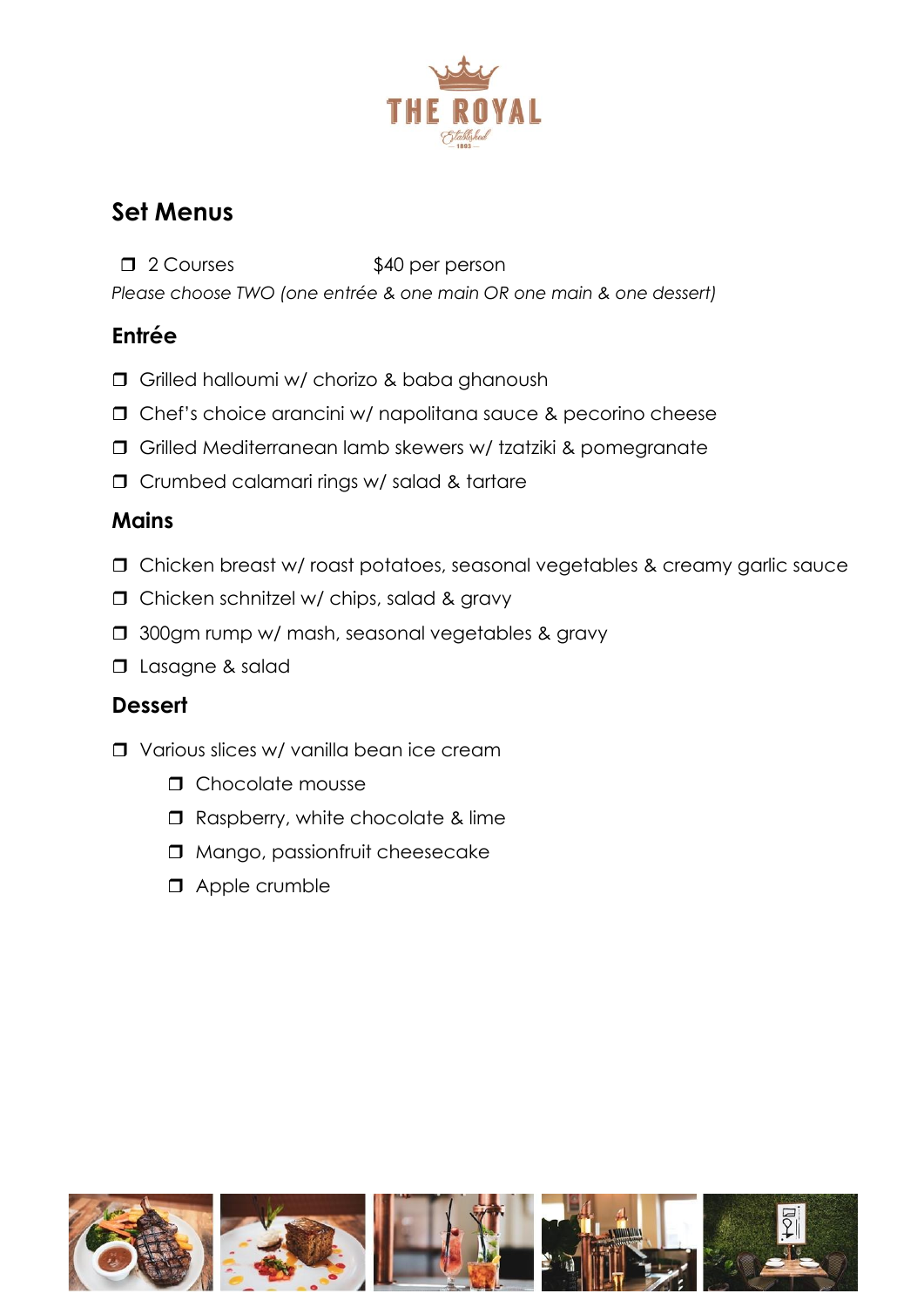

## **Set Menus**

**d** 2 Courses \$60 per person

*Please choose FOUR (two entrées & two mains OR two mains & two desserts) for alternate drop*

#### **Entrée**

- **Grilled halloumi w/ chorizo & baba ghanoush**
- Chef's choice arancini w/ napolitana sauce & pecorino cheese
- Grilled Mediterranean lamb skewers w/ tzatziki & pomegranate
- Crumbed calamari rings w/ salad & tartare
- Grilled king prawns w/ pea puree & chilli oil
- **D** Pork belly in sweet soy & mango w/ salad

#### **Mains**

- Chicken breast w/ roast potatoes, seasonal vegetables & creamy garlic sauce
- □ Chicken schnitzel w/ chips, salad & gravy
- **J** 300gm rump w/ mash, seasonal vegetables & gravy
- $\Box$  Lasagne & salad
- **Barramundi fillet w/ seasonal vegetables & lemon butter sauce**
- $\Box$  Lamb shoulder w/ mash, green beans & jus

### **Dessert**

- Various slices w/ vanilla bean ice cream
	- **n** Chocolate mousse
	- □ Raspberry, white chocolate & lime
	- $\Box$  Mango, passionfruit cheesecake
	- **D** Apple crumble
- **n** Crème brûlée









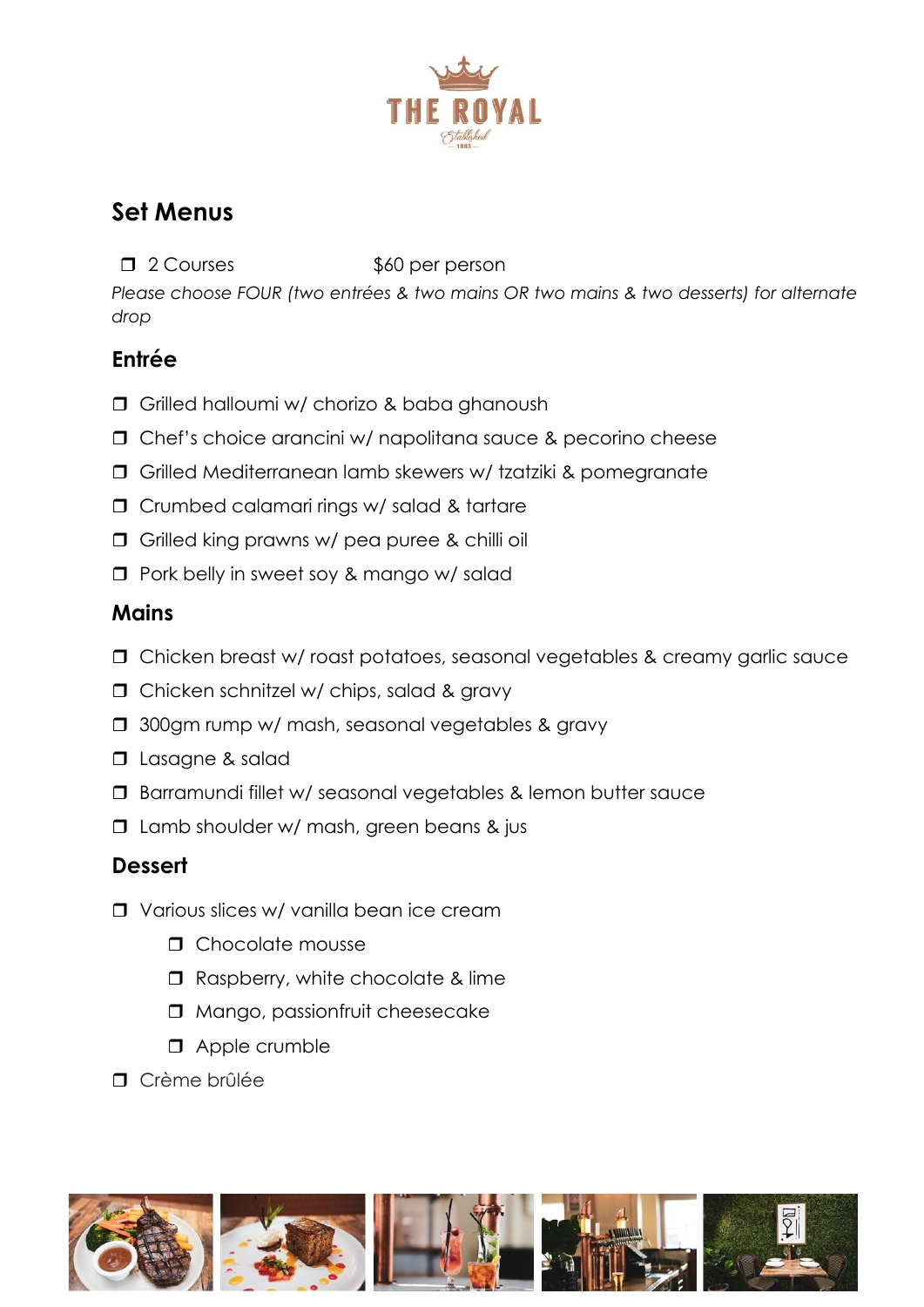

## **Set Menus**

**d** 3 Courses \$80 per person

*Please choose SIX (two entrées, two mains AND two desserts) for alternate drop*

#### **Entrée**

- Grilled halloumi w/ chorizo & baba ghanoush
- $\Box$  Chef's choice w/ napolitana sauce & pecorino cheese
- Grilled Mediterranean lamb skewers w/ tzatziki & pomegranate
- Crumbed calamari rings w/ salad & tartare
- Grilled king prawns w/ pea puree & chilli oil
- $\Box$  Pork belly in sweet soy & mango w/ salad
- **Buffalo chicken wings & sour cream**

#### **Mains**

- Chicken breast w/ roast potatoes, seasonal vegetables & creamy garlic sauce
- **D** Chicken schnitzel w/ chips, salad & gravy
- **J** 300gm rump w/ mash, seasonal vegetables & gravy
- **D** Lasagne & salad
- $\square$  Linguini primavera, a vegetarian option
- **Barramundi fillet w/ seasonal vegetables & lemon butter sauce**
- $\square$  Salmon fillet w/ grilled asparagus & smashed chat potatoes
- $\Box$  Lamb shoulder w/ mash, green beans & jus

#### **Dessert**

- **T** Various slices w/ vanilla bean ice cream
	- **n** Chocolate mousse
	- □ Raspberry, white chocolate & lime
	- $\Box$  Mango, passionfruit cheesecake
	- **D** Apple crumble
- **D** Crème brûlée
- **D** Opera slice
- **D** Mini pavlova
- $\Box$  Chocolate mousse









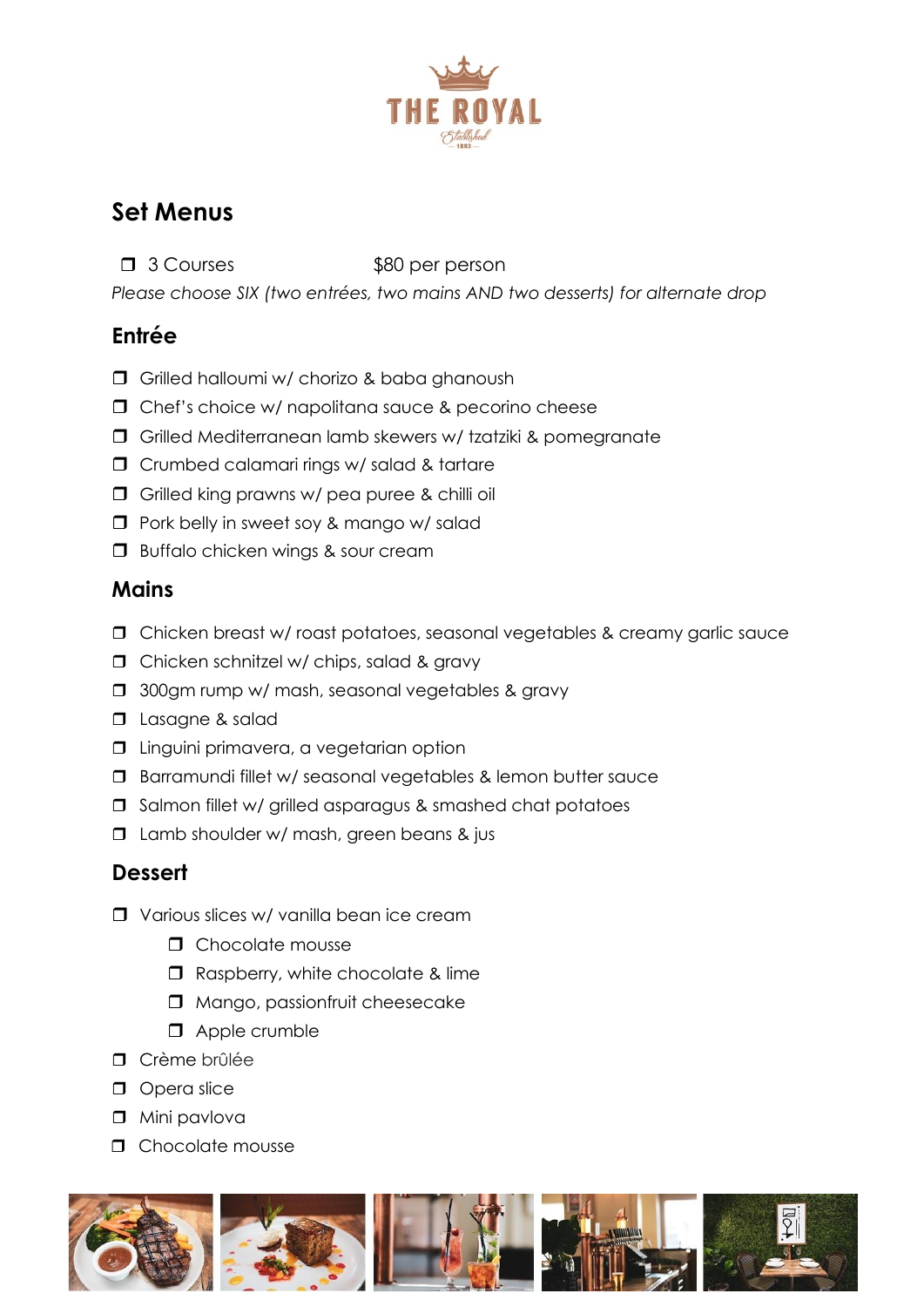

### **Degustation Selections**

 $\Box$  5-6 courses with wine pairing  $\Box$  POA *Please number in order of your preferred service*











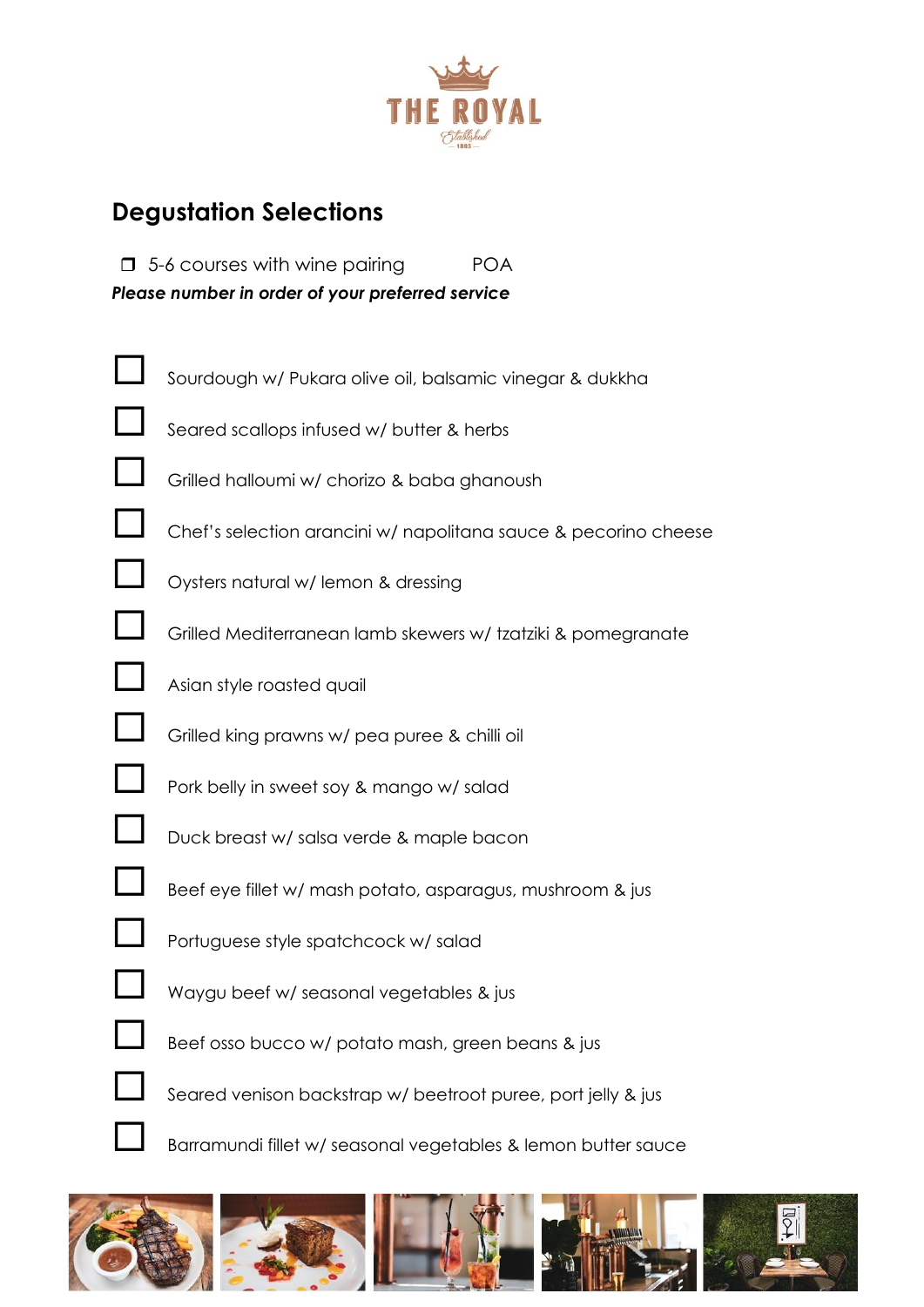

| Salmon fillet w/ grilled asparagus & smashed chat potatoes   |  |  |  |  |
|--------------------------------------------------------------|--|--|--|--|
| Lamb shoulder w/ mash, green beans & jus                     |  |  |  |  |
| Creamy risotto w/ shallots, garlic, butter & parmesan cheese |  |  |  |  |
| Various slices w/ vanilla bean ice cream                     |  |  |  |  |
| Chocolate mousse                                             |  |  |  |  |
| Raspberry, white chocolate & lime                            |  |  |  |  |
| Mango, passionfruit cheesecake<br>$\mathbf{L}$               |  |  |  |  |
| Apple crumble                                                |  |  |  |  |
| Crème brûlée                                                 |  |  |  |  |
| Mini pavlova                                                 |  |  |  |  |
| hocolate mousse                                              |  |  |  |  |

Chef's selection of cheese, quince paste & fruits

| Course | <b>Wine Selection</b><br>in consultation with The Royal to help you pair your courses |
|--------|---------------------------------------------------------------------------------------|
|        |                                                                                       |
|        |                                                                                       |
|        |                                                                                       |
|        |                                                                                       |
|        |                                                                                       |
|        |                                                                                       |

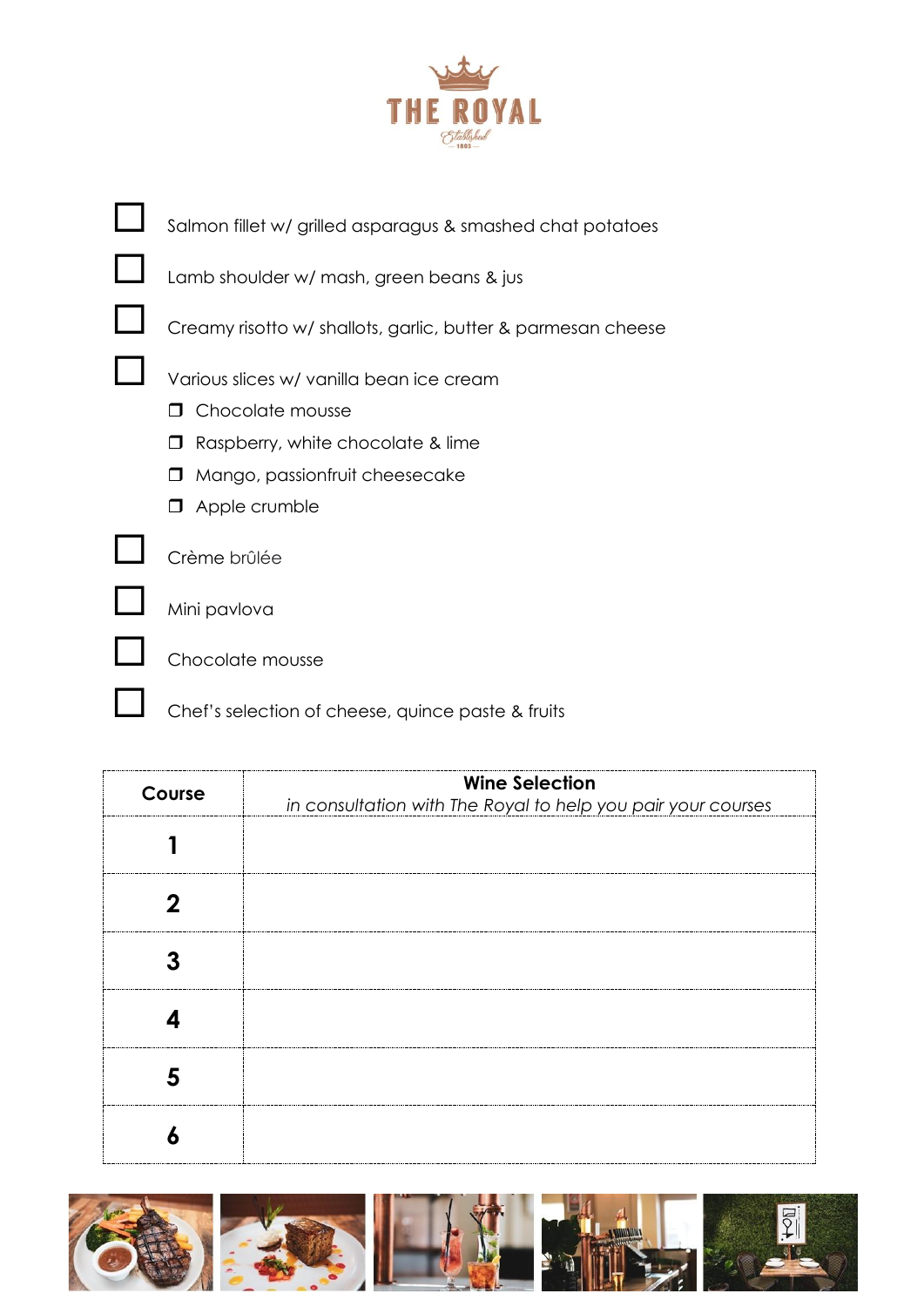

## **Cocktail Menu**

## **Canapés**

|        | min 10 people   min 4 choices   cost per item   |     |  |
|--------|-------------------------------------------------|-----|--|
| $\Box$ | Four Cheese Arancini with Lime Mayo             | 2.5 |  |
| □      | Chef's selection Arancini with Lime Mayo<br>2.5 |     |  |
| □      | Popcorn chicken                                 | 2.5 |  |
| $\Box$ | Smoked salmon & crème fraiche blini             | 2.5 |  |
| $\Box$ | Pork belly bites                                | 3.0 |  |
| $\Box$ | Spicy buffalo wings with blue cheese sauce      | 3.0 |  |
| □      | Smokey bbq wings with ranch dressing            | 3.0 |  |
| □      | Fresh Sydney rock oysters with dressing         | 3.5 |  |
| □      | Duck spring rolls with plum sauce               | 3.5 |  |
| □      | Caramelized onion & goat cheese tarts           | 4.0 |  |
| □      | Chicken satay skewers                           | 4.0 |  |
| □      | Coconut prawns with tartare sauce               | 4.0 |  |
| $\Box$ | Panko crumbed calamari rings with lime mayo     | 4.0 |  |
| □      | Mini wagyu beef burgers                         | 5.0 |  |
| $\Box$ | Pulled pork sliders                             | 5.0 |  |
| $\Box$ | Individual fish & chips with lemon              | 8.0 |  |
|        | To finish                                       |     |  |
| $\Box$ | Chocolate brownie bites                         | 3.0 |  |
|        | Mini cupcakes                                   | 3.0 |  |
|        | Various slices w/ vanilla bean ice cream        |     |  |
|        | Chocolate mousse<br>П                           |     |  |
|        | Raspberry, white chocolate & lime               | 3.0 |  |
|        | Mango, passionfruit cheesecake                  |     |  |

**D** Apple crumble

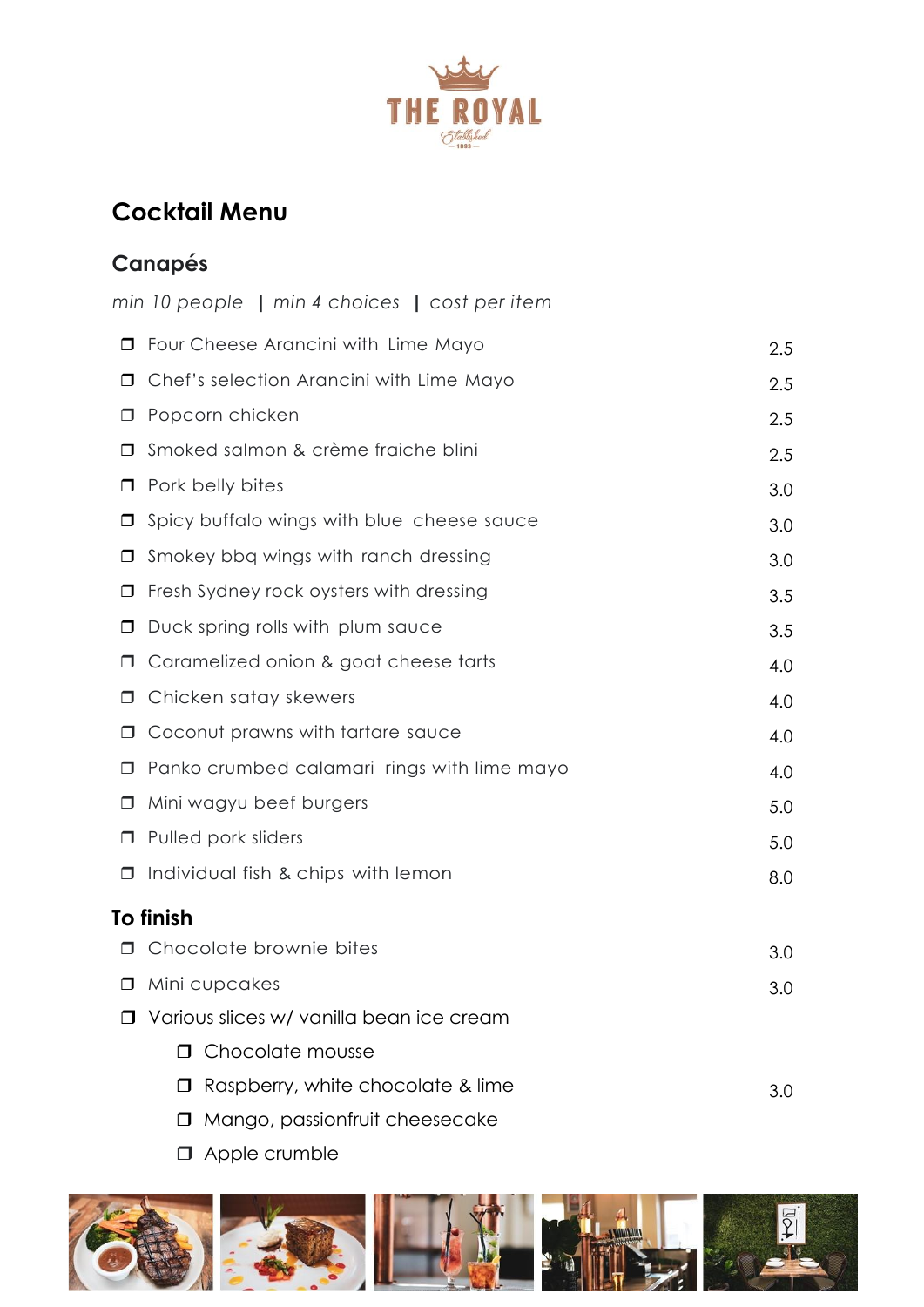

#### **Grazing table**

*\$15 per head* | *min 4 people*

Antipasto Selection, Cured Meats, Dips, Grissini & Crudités, Cheeses, Quince Paste, Seasonal Fruit, Dried Fruit, Nuts, Crackers & Baguette Sweet Treats

#### **Platters**

*\$55 each (SERVES 10)*

- **D** Vegetarian antipasto platter
- **D** Cured meats, dips, crudités & grissini platter
- $\Box$  Cheese board with quince paste, grapes & crackers
- $\Box$  Seasonal fruit platter
- □ Assorted sandwiches and/or wraps platter

#### **Hot Platters**

*\$65 each (SERVES 10) served w/ chips*

- $\Box$  Sticky ribs
- **D** Chicken wings
- $\Box$  Pork belly bites
- **D** Popcorn chicken
- **D** Sliders

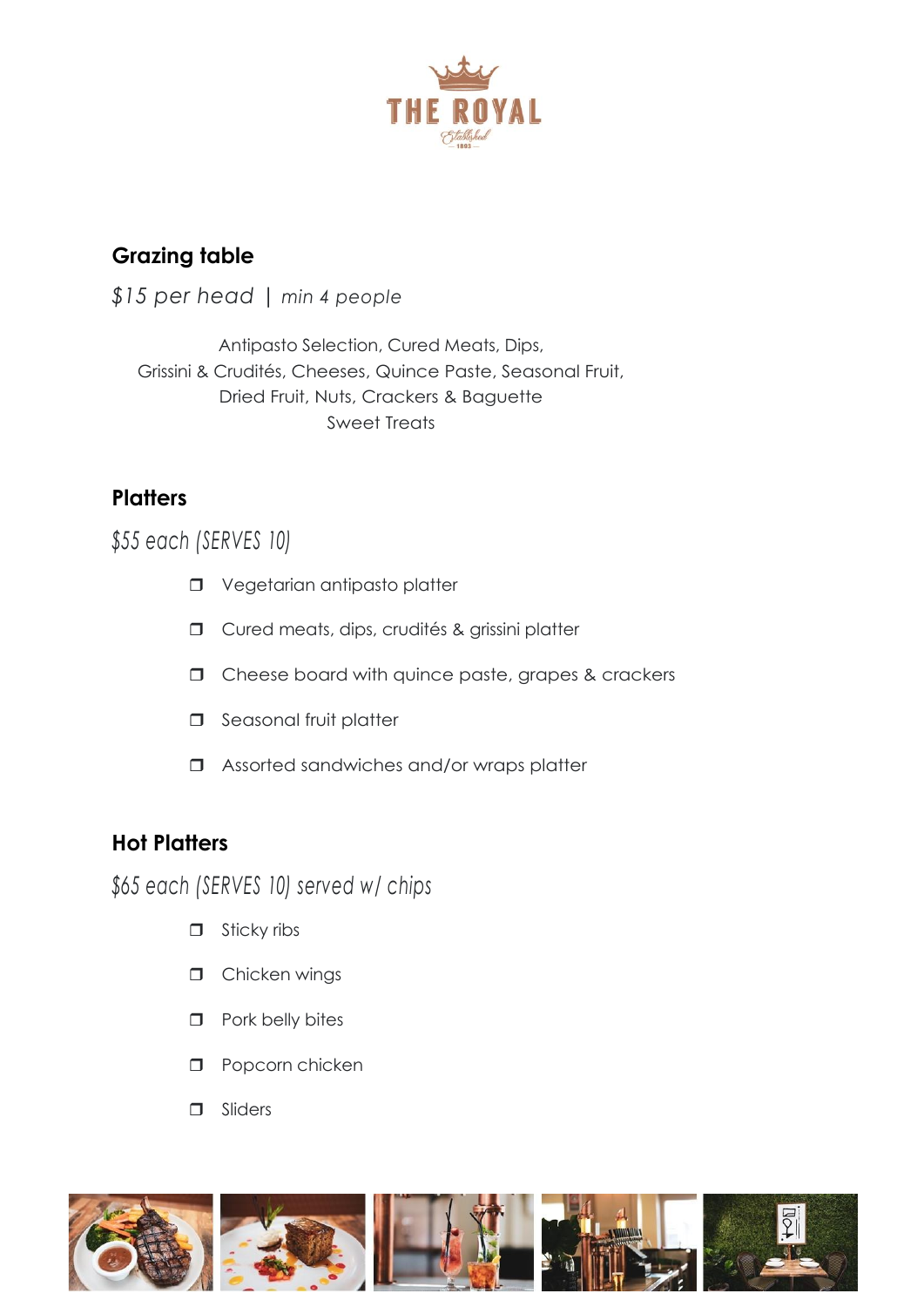

#### **Kids**

*\$35 each (SERVES 8-10)* | *12 years & under*

- **D** Chicken nuggets & chips
- Fish & chips
- **D** Party pies, sausage rolls & chips

### **Venue Hire Fees**

| ⊓      | The Cellar    | Max 18 | 4 hrs | \$75      | With staff | \$150 |
|--------|---------------|--------|-------|-----------|------------|-------|
| П.     | The Kitchen   | Max 60 | 4 hrs | \$200     |            |       |
| П      | The Diner     | Max 16 | 4 hrs | No charge |            |       |
| П.     | The View      | Max 24 | 4 hrs | No charge |            |       |
| П.     | The Loft      | Max 30 | 4 hrs | \$75      | With staff | \$150 |
| $\Box$ | The Courtyard | Max 60 | 4 hrs | No charge |            |       |
|        | The Garden    | Max 90 | 4 hrs | No charge |            |       |

Persons under the age of 18 years are permitted at the functions only with their parent or *a responsible adult over the age of 25 until 10pm.*

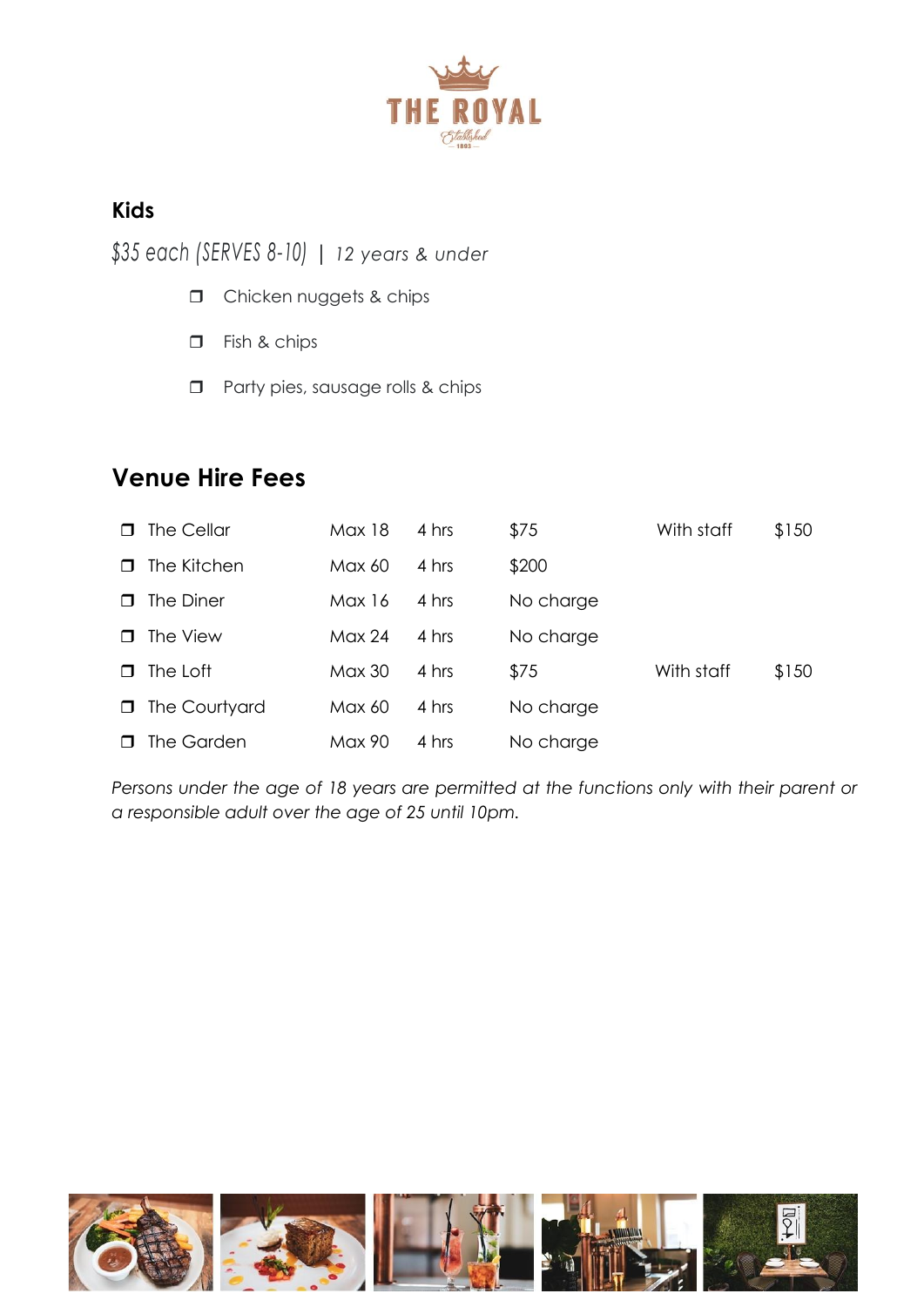

## **Beverage Packages**

#### **Standard Beverage Package**

*Unlimited selection of the below for 3 hours: \$36 per person*

- Standard Draught Beer
- House Red & White Wine *(Two Rivers | Hunter Valley)* by the glass
- House Sparkling Wine *(Two Rivers | Hunter Valley)* by the glass
- Soft Drinks / Juices / Bottled Water

#### **Premium Beverage Package**

*Unlimited selection of the below for 3 hours: \$44 per person*

- Standard & Premium Draught Beer including cider
- House Sparking Wine *(Two Rivers | Hunter Valley)* plus La Gioiosa Prosecco by the glass
- House White Wine *(Two Rivers | Hunter Valley)* plus Young Poets Moscato & Corryton Burge Pinot Grigio by the glass
- House Red Wine *(Two Rivers | Hunter Valley)* plus The Conductor by Philip Shaw Merlot & Josef Chromy Pepik Pinot Noir by the glass
- Soft Drinks / Juices / Bottled Water

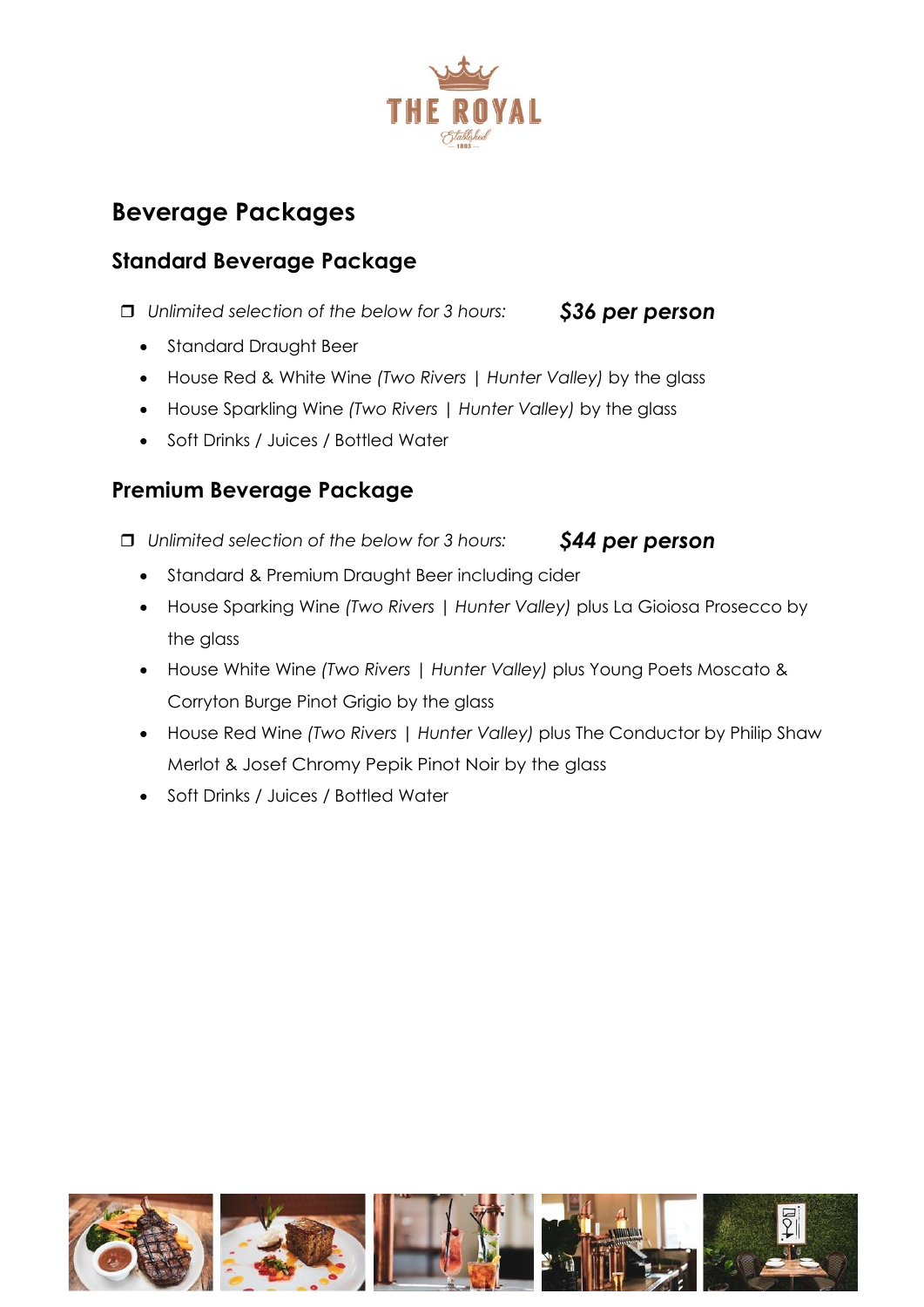

## **Terms and Conditions**

Thank you for choosing The Royal Muswellbrook for your function.

Please read the terms and conditions and sign the bottom of the page to *acknowledge your acceptance.*

- The hirer must not allow the premises to be used for any other purpose than the permitted use specified.
- These conditions become part of the contract between the hirer and The Royal Muswellbrook
- All matters in question not covered by these conditions are subject to the decision by The Royal Hotel Muswellbrook.
- The hirer who fails to observe these conditions of contract or who, in the opinion of The Royal Muswellbrook conduct themselves unethically may be asked to leave the establishment without refund or any other appeal.

#### **Confirmation of your Booking**

The total of the room hire is required as your deposit and must be paid 7 days prior to your function date. Your function will not be secured until this fee has been paid.

#### **Menu**

Menu selection must be made 7 days prior to the function date.

#### **Cancellation**

If your function is to be cancelled it must be done in writing with 72 hours' notice for your deposit to be fully refunded.

#### **Food and Beverage**

No food or drinks including soft drinks are permitted to be brought into the venue. Prices quoted are current but are subject to change due to product availability. All bar accounts must be paid for on the night of the function. A copy of your credit card will be required as security. 14 days prior to your function you must advise the number of guests attending the function, also advise of the menu selection and pay for the food in full.

#### **Surcharges**

A surcharge of 10% is applicable on all public holidays.

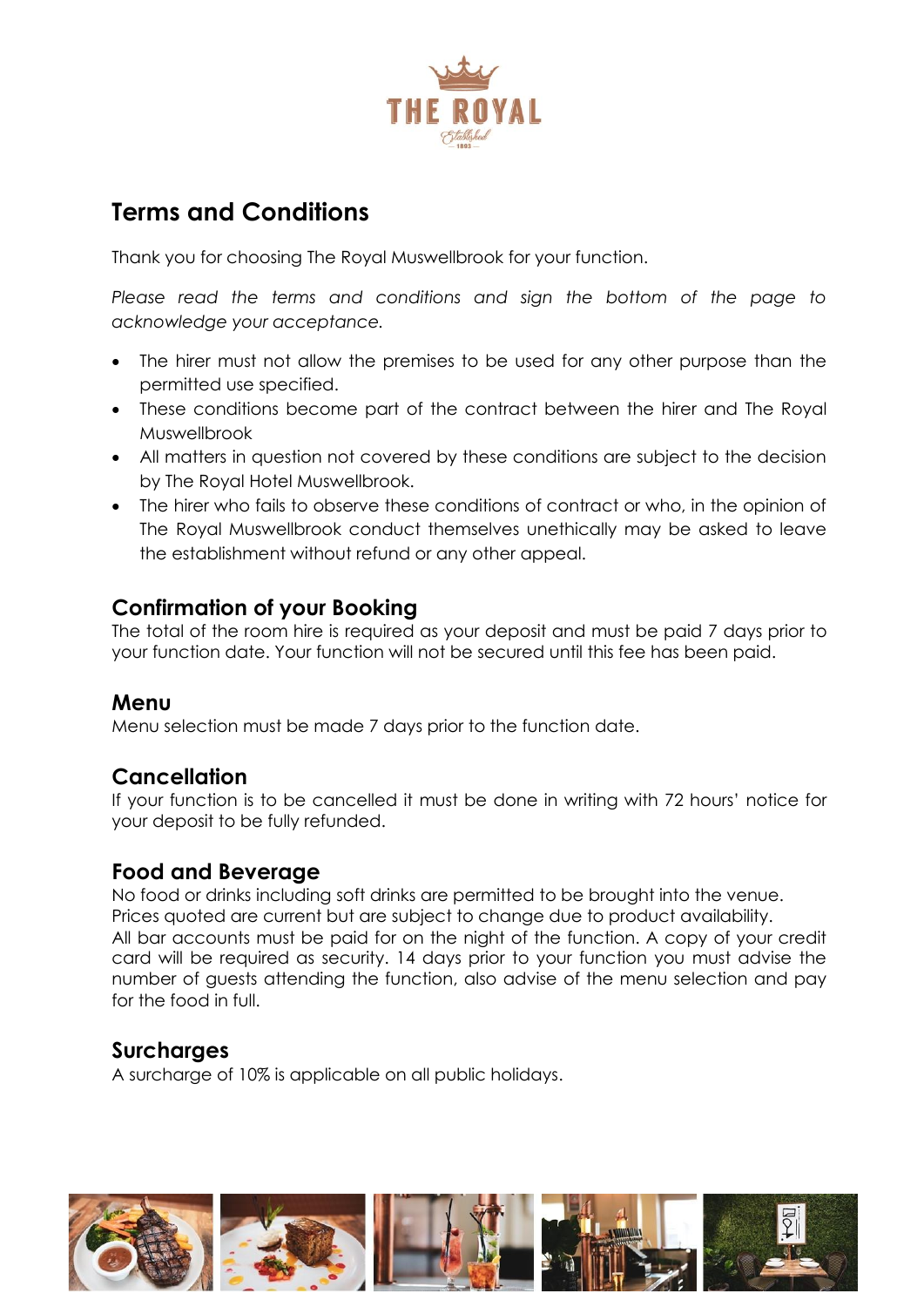

#### **Damage**

The hirer is financially responsible for any damage sustained to the property during the function. 'Blu Tack' is only to be used for posters and balloons, sticky tape is not allowed. NO glitter or confetti to be used. The hirer will assume responsibility for the loss or damage of property left at The Royal Muswellbrook prior, during or after the function. Extra cleaning charge may apply.

#### **Entertainment**

Live bands, DJ or Jukebox style music must be approved by the management of The Royal Muswellbrook.

#### **Refusals**

We reserve the right to refuse functions due to misinformation, or for any other reason, determined by the management of The Royal Muswellbrook. We do not split bills

*I hereby accept the Terms & Conditions outlined in this document:*

Name Contact No. Signature

Notes:

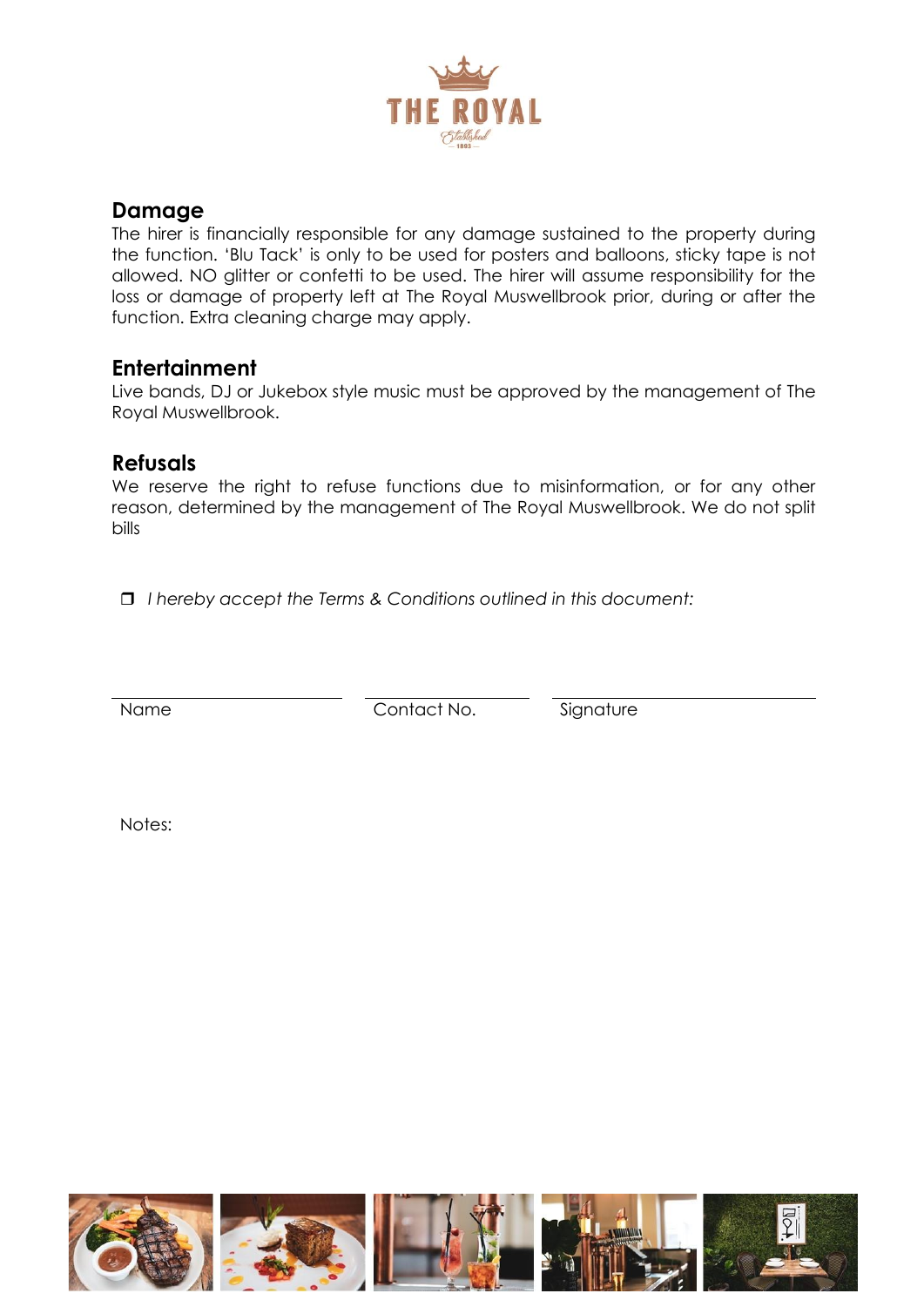

## **Function Booking Form**

## Office Use Only

| Name:                |                                                                                                                      |              | Function Date: <u>containing</u>                                       |  |
|----------------------|----------------------------------------------------------------------------------------------------------------------|--------------|------------------------------------------------------------------------|--|
| Phone (h):           |                                                                                                                      |              |                                                                        |  |
| Phone (m):           | <u> 1989 - Johann Barn, mars ann an t-Amhain Aonaich an t-Aonaich an t-Aonaich ann an t-Aonaich ann an t-Aonaich</u> |              | No. of Guests: ________________                                        |  |
| Email:               |                                                                                                                      |              | Arrival Time: ________________                                         |  |
| Venue room:          |                                                                                                                      |              |                                                                        |  |
| Deposit:             | $\Box$ Yes                                                                                                           | $\Box$ No    | \$<br><u> 1990 - Johann Barbara, martxa</u>                            |  |
| Room Hire:           | $\Box$ Yes                                                                                                           | $\Box$ No    | $\frac{1}{2}$<br><u> 1980 - Jan Barbara Barbara, politik politik (</u> |  |
| Menu:<br>Attached    | $\Box$ Yes                                                                                                           | $\square$ No | \$                                                                     |  |
|                      |                                                                                                                      |              |                                                                        |  |
| <b>Bar Requests:</b> |                                                                                                                      |              |                                                                        |  |
| Standard             | $\Box$ Yes                                                                                                           | $\Box$ No    | \$                                                                     |  |
| Premium              | $\Box$ Yes                                                                                                           | $\Box$ No    | \$                                                                     |  |
|                      |                                                                                                                      |              |                                                                        |  |
|                      |                                                                                                                      |              |                                                                        |  |
|                      |                                                                                                                      |              |                                                                        |  |